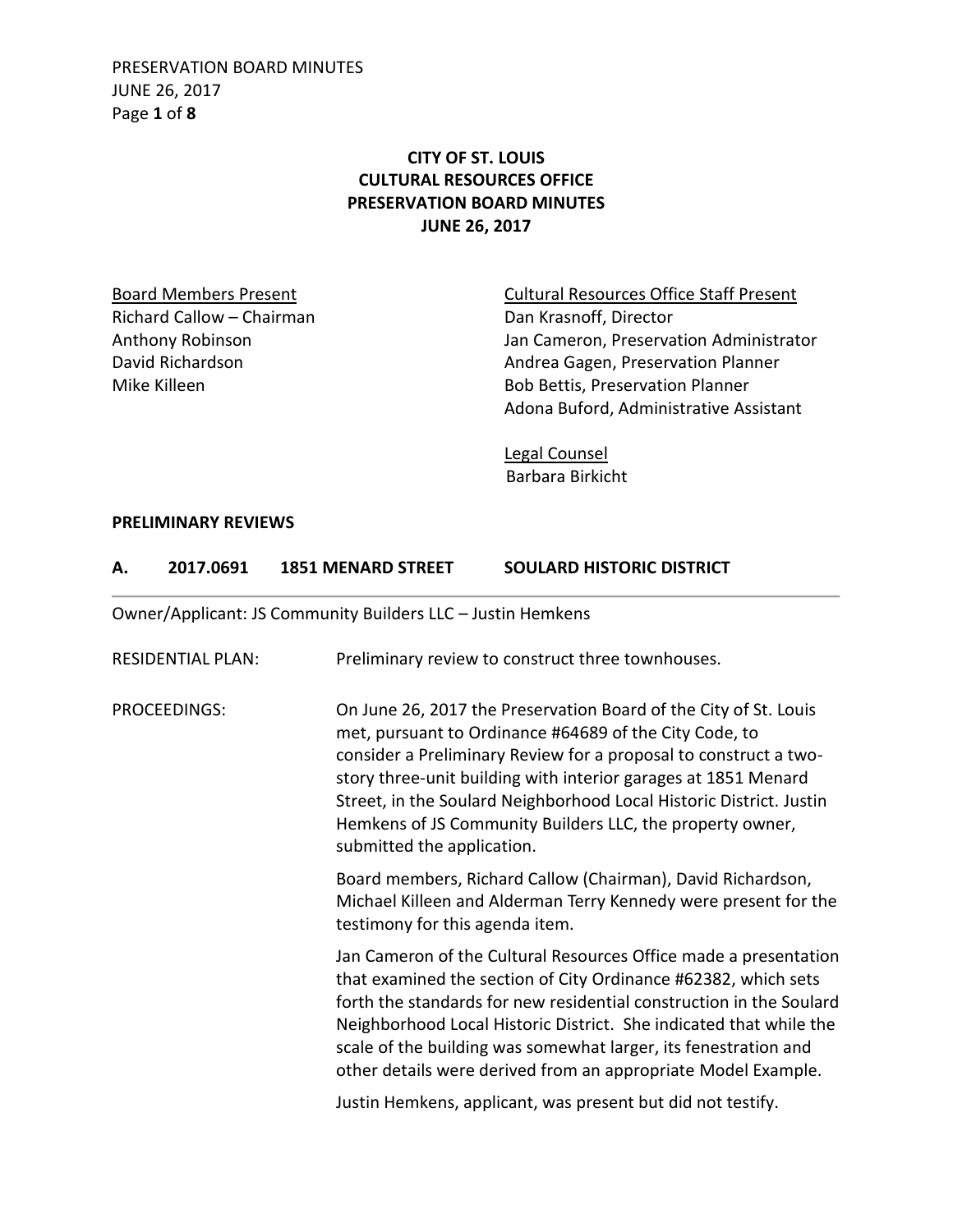PRESERVATION BOARD MINUTES JUNE 26, 2017 Page **2** of **8**

| <b>FINDINGS OF FACTS:</b> | The Preservation Board found that:<br>1851 Menard Street is located in the Soulard Neighborhood<br>$\bullet$<br>Local Historic District;                                                                                                                                                                                                                                               |
|---------------------------|----------------------------------------------------------------------------------------------------------------------------------------------------------------------------------------------------------------------------------------------------------------------------------------------------------------------------------------------------------------------------------------|
|                           | The applicant has provided an appropriate Model Example for<br>$\bullet$<br>the proposed new construction;                                                                                                                                                                                                                                                                             |
|                           | The project generally complies with the requirements of the<br>$\bullet$<br>Standards to follow a Model Example except in the areas of<br>scale and foundation material.                                                                                                                                                                                                               |
| <b>BOARD DECISION:</b>    | It was the decision of the Preservation Board to grant preliminary<br>approval of the proposed new construction, with the stipulation<br>that final plans and exterior materials are reviewed and approved<br>by the Cultural Resources Office. The motion was made by Board<br>Member David Richardson and seconded by Alderman Terry<br>Kennedy. The motion passed with unanimously. |

## **B. 2017.0913 1810-20 SO. 10TH STREET SOULARD HISTORIC DISTRICT**

Owner/Applicant: KHDH Properties LLC - Dan Holak

| <b>RESIDENTIAL PLAN:</b> | Preliminary review to construct three attached<br>townhouses.                                                                                                                                                                                                                                                                                                                                                                              |
|--------------------------|--------------------------------------------------------------------------------------------------------------------------------------------------------------------------------------------------------------------------------------------------------------------------------------------------------------------------------------------------------------------------------------------------------------------------------------------|
| PROCEEDINGS:             | On June 26, 2017 the Preservation Board of the City of St. Louis<br>met, pursuant to Ordinance #64689 of the City Code, to<br>consider a Preliminary Review for a proposal to construct a two-<br>story three-unit building with detached garages at 1810-20 South<br>10 <sup>th</sup> Street, in the Soulard Neighborhood Local Historic District.<br>Dan Holak of KHDH Properties LLC, the property owner, submitted<br>the application. |
|                          | Board members, Richard Callow (Chairman), David Richardson,<br>Michael Killeen and Alderman Terry Kennedy were present for the<br>testimony for this agenda item.                                                                                                                                                                                                                                                                          |
|                          | Bob Bettis of the Cultural Resources Office made a presentation<br>that examined the section of City Ordinance #62382, which sets<br>forth the standards for new residential construction in the Soulard<br>Neighborhood Local Historic District. He indicated that the<br>project generally complied with the Design Standards.                                                                                                           |
|                          | Dan Holak, applicant, was present but did not testify.                                                                                                                                                                                                                                                                                                                                                                                     |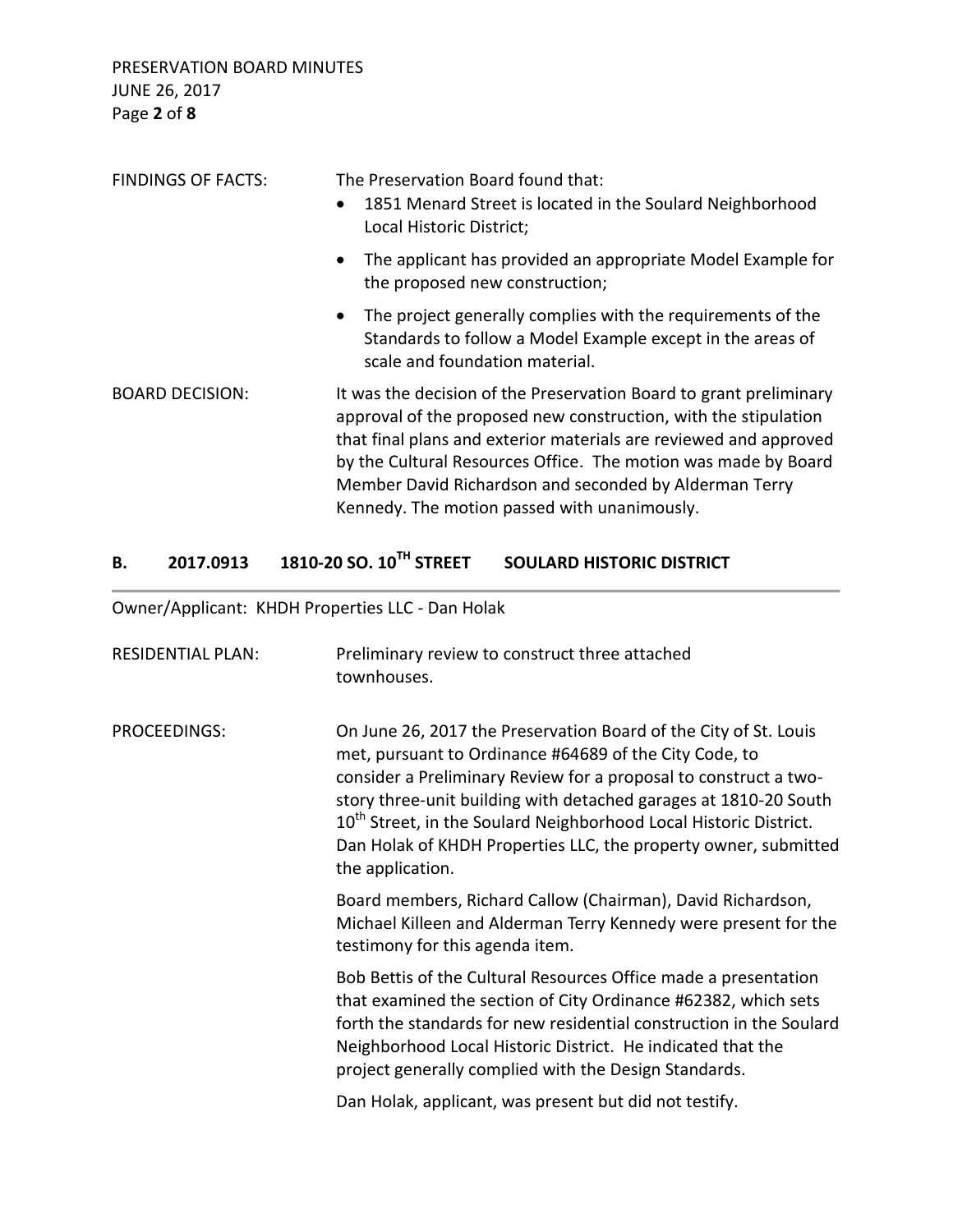PRESERVATION BOARD MINUTES JUNE 26, 2017 Page **3** of **8**

| <b>FINDINGS OF FACTS:</b> | The Preservation Board found that:<br>1810-20 South 10th St. is located in the Soulard Neighborhood<br>$\bullet$<br>Local Historic District;                                                                                                                                                                                                                                      |
|---------------------------|-----------------------------------------------------------------------------------------------------------------------------------------------------------------------------------------------------------------------------------------------------------------------------------------------------------------------------------------------------------------------------------|
|                           | The applicant has provided an appropriate Model Example for<br>$\bullet$<br>the proposed new construction;                                                                                                                                                                                                                                                                        |
|                           | • The proposed design complies with most of the requirements<br>of the Soulard Historic District standards.                                                                                                                                                                                                                                                                       |
| <b>BOARD DECISION:</b>    | It was the decision of the Preservation Board to grant preliminary<br>approval of the proposed new construction, with the stipulation<br>that final plans and exterior materials are reviewed and approved<br>by the Cultural Resources Office. The motion was made by Board<br>Member David Richardson and seconded by Alderman<br>Terry Kennedy. The motion passed unanimously. |

## **C. 2017.0928 2330-32 SO. 12TH STREET SOULARD HISTORIC DISTRICT**

Owner/Applicant: Renovations Unlimited – Ron Seabaugh

| <b>RESIDENTIAL PLAN:</b> | Preliminary review to construct a parking structure and<br>roof<br>deck for condominium.                                                                                                                                                                                                                                                                                                                                                                                        |
|--------------------------|---------------------------------------------------------------------------------------------------------------------------------------------------------------------------------------------------------------------------------------------------------------------------------------------------------------------------------------------------------------------------------------------------------------------------------------------------------------------------------|
| PROCEEDINGS:             | On June 26, 2017 the Preservation Board of the City of St. Louis<br>met, pursuant to Ordinance #64689 of the City Code, to<br>consider a Preliminary Review for a proposal to construct a roof<br>deck and garage port at 2330-32 South 12 <sup>th</sup> Street, in the Soulard<br>Neighborhood Local Historic District. Ron Seabaugh of<br>Renovations Unlimited, the property owner, submitted the<br>application.                                                            |
|                          | Board members, Richard Callow (Chairman), David Richardson,<br>Michael Killeen and Alderman Terry Kennedy were present for the<br>testimony for this agenda item.                                                                                                                                                                                                                                                                                                               |
|                          | Daniel Krasnoff of the Cultural Resources Office made a presentation that<br>examined the section of City Ordinance #62382, which sets forth the<br>standards for the rehabilitation of structures in the Soulard<br>Neighborhood Local Historic District. Mr. Krasnoff identified portions of<br>the Standards for which the proposed projects were not in compliance.<br>He submitted a support letter from Alderman Jack Coatar and letters of<br>opposition from residents. |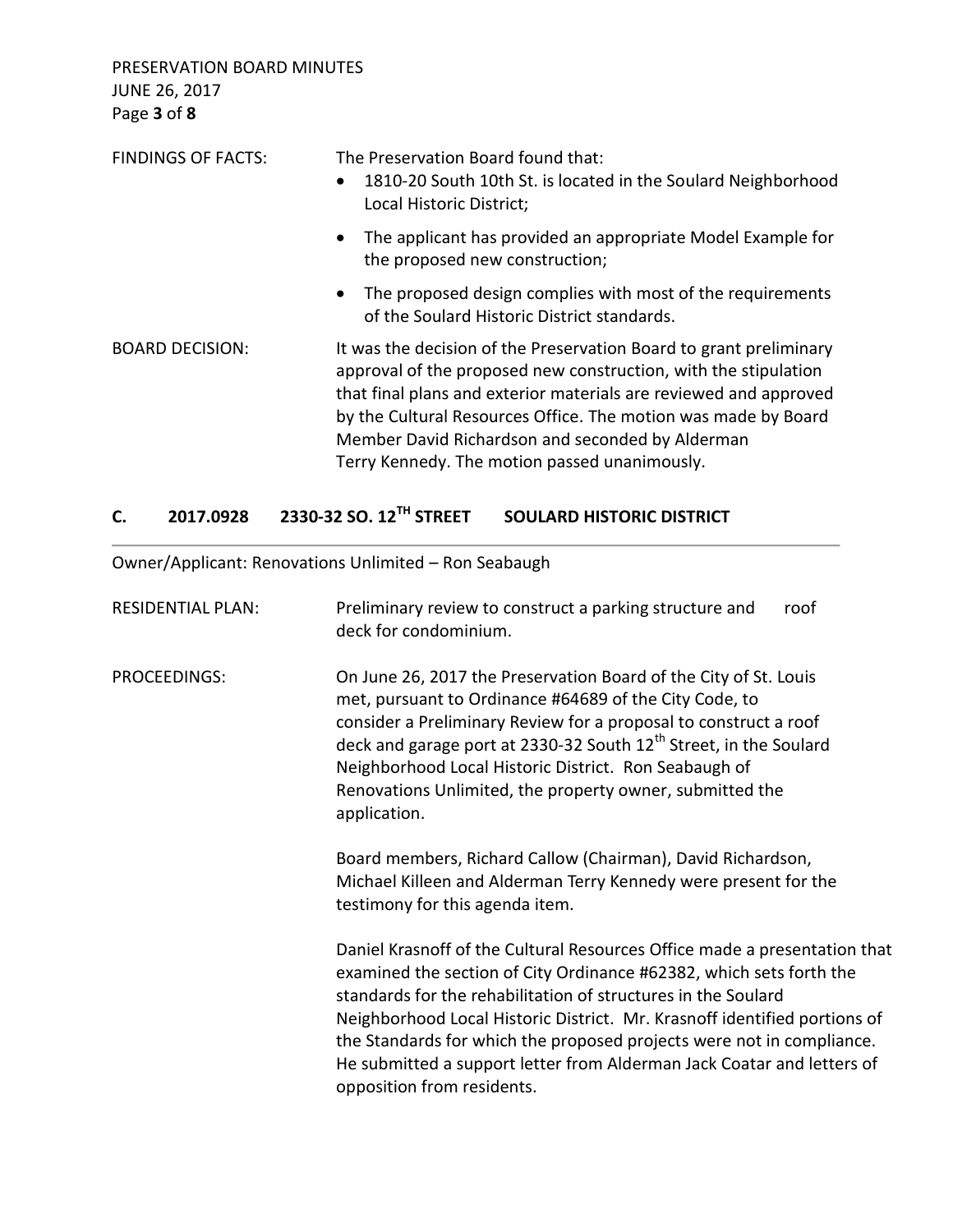PRESERVATION BOARD MINUTES JUNE 26, 2017 Page **4** of **8**

> Board Member David Richardson asked why the standards did not allow a garage-port. Mr. Krasnoff replied that the garage-ports must be based upon a model example.

Board Member Richardson asked if the roof deck design was amended due to staff concerns. Mr. Krasnoff said he was not aware of the reason it was reduced, but the reduction was slight.

Board Member Richardson asked if the roof deck was visually dominant.

Mr. Krasnoff said the new design was not.

Chairman Callow asked if Mr. Krasnoff if he was more supportive of the garage-port or roof-deck. Mr. Krasnoff said the he had fewer concerns regarding the roof deck than the garage-port.

Ron Seabaugh of Renovations Unlimited spoke in favor of the project. He explained why the garage-port and roof deck were proposed separately from the building permit. He identified ways the roof deck was designed so as not to be very visible. Regarding the garage-port, he said it was design to appear as a garage. He noted that the site is very "tight" and so they desired a garage-port.

Board Member Richardson asked if the SHPO signed off on the project.

Mr. Seabaugh said they had.

Alderman Jack Coatar spoke in favor of the project. He discussed the importance of the project to the neighborhood and the efforts of the developers to develop the project in an appropriate manner. He submitted a support letter from the Soulard Restoration Group into the record.

Steve Kotiskas spoke in opposition to the garage-port.

Joy Christinsan spoke in opposition to the garage-port.

FINDINGS OF FACTS: The Preservation Board found that:

 2330 South 12th Street is located in the Soulard Local Historic District.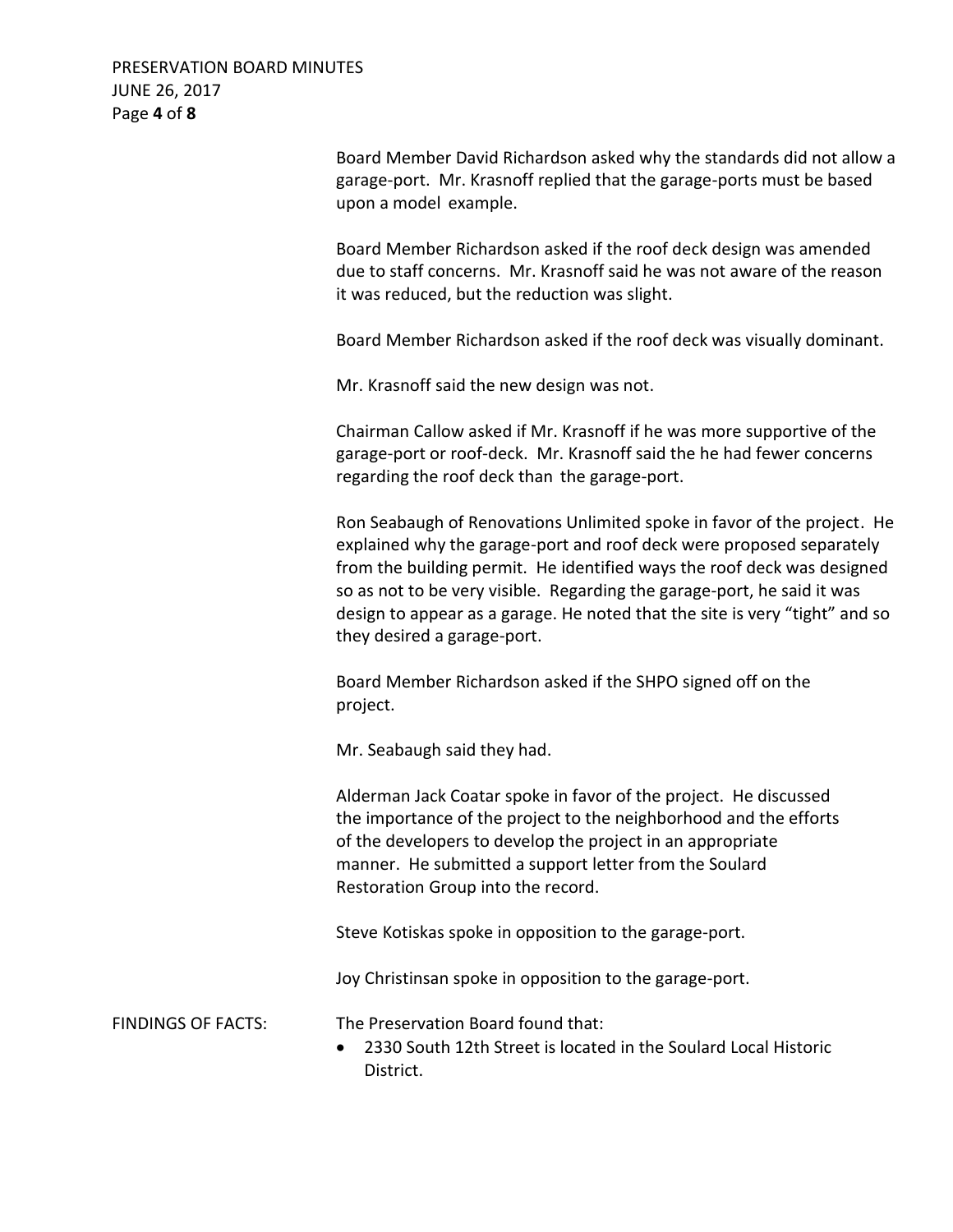|                        | The owner proposes to construct a six car garage-port that will<br>$\bullet$<br>face the alley and will be sited along Lami Street;<br>Two walls of the proposed garage-port will extend to 6" above<br>$\bullet$<br>grade;               |
|------------------------|-------------------------------------------------------------------------------------------------------------------------------------------------------------------------------------------------------------------------------------------|
|                        | Two-thirds of the garage-port will not be enclosed on the<br>$\bullet$<br>façade facing the rehabilitated structure;                                                                                                                      |
|                        | The garage-port will appear as a garage to those who walk or<br>$\bullet$<br>driving by it;                                                                                                                                               |
|                        | The roof deck is designed so as not to be visible from Lami or<br>$\bullet$<br>12 <sup>th</sup> Street. It will not be "visually dominant" from the rear.                                                                                 |
| <b>BOARD DECISION:</b> | It was the decision of the Preservation Board to grant preliminary<br>approval of the garage-port and roof deck. The motion was made<br>by Alderman Terry Kennedy and seconded by Mr. Richardson. The<br>motion was approved unanimously. |

#### **D. 2017.0931 2220-22 MENARD STREET SOULARD HISTORIC DISTRICT**

Owner: Stars Investment Group LLC Applicant: Philip Durham

| <b>RESIDENTIAL PLAN:</b> | Preliminary review to construct new three-story mixed use<br>building.                                                                                                                                                                                                                                                                                                                                                                                                                                                                                                                                      |
|--------------------------|-------------------------------------------------------------------------------------------------------------------------------------------------------------------------------------------------------------------------------------------------------------------------------------------------------------------------------------------------------------------------------------------------------------------------------------------------------------------------------------------------------------------------------------------------------------------------------------------------------------|
| PROCEEDINGS:             | On June 26, 2017 the Preservation Board of the City of St. Louis<br>met, pursuant to Ordinance #64689 of the City Code, to<br>consider a Preliminary Review for a proposal to construct a three-<br>story mixed use building at 202-22 Menard Street, in the Soulard<br>Neighborhood Local Historic District. Philip Durham of Studio<br>Durham, the project architect, submitted the application on<br>behalf of the property owners.<br>Board members, Richard Callow (Chairman), David Richardson,<br>Michael Killeen and Alderman Terry Kennedy were present for the<br>testimony for this agenda item. |
|                          | Jan Cameron of the Cultural Resources Office made a presentation<br>that examined the section of City Ordinance #62382, which sets<br>forth the standards for new residential construction in the Soulard<br>Neighborhood Local Historic District. She indicated that while the<br>scale of the proposed building was somewhat larger than the<br>surrounding historic buildings, revisions had been made to the<br>initial design to visually reduce the scale of the Shenandoah<br>façade and to address other suggestions made by the Cultural                                                           |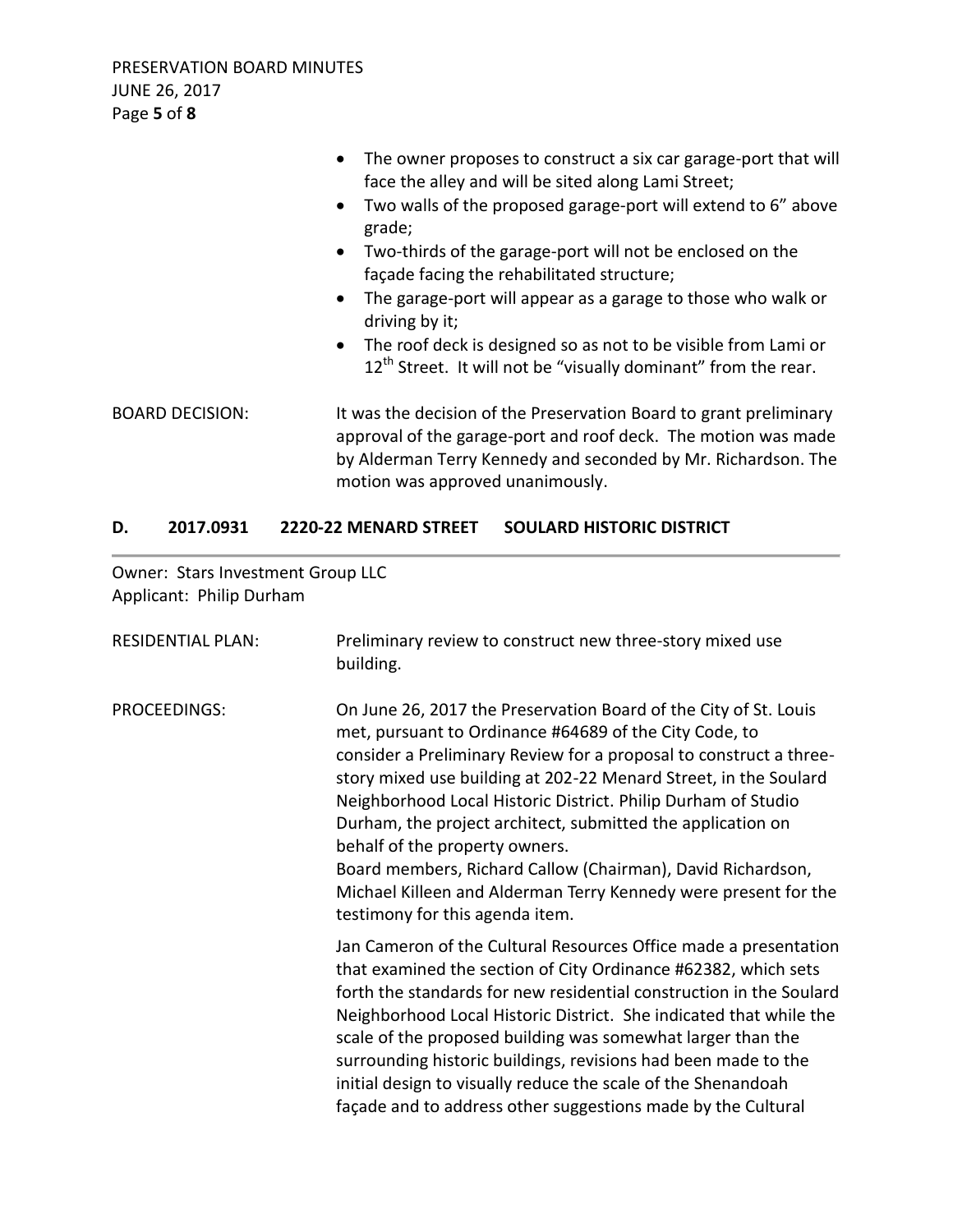PRESERVATION BOARD MINUTES JUNE 26, 2017 Page **6** of **8**

|                           | Resources Office and the Soulard Restoration Group. She<br>submitted a letter of support for the project from 7 <sup>th</sup> Ward<br>Alderman Jack Coatar, and another from Wade Weistreich,<br>President of the Soulard Restoration Group, that expressed<br>general support with four conditions, three of which are reflected<br>in the current proposal.                         |
|---------------------------|---------------------------------------------------------------------------------------------------------------------------------------------------------------------------------------------------------------------------------------------------------------------------------------------------------------------------------------------------------------------------------------|
|                           | Alderman Jack Coatar, Alderman of the $7th$ Ward, spoke in support<br>of the project.                                                                                                                                                                                                                                                                                                 |
|                           | Philip Durham, project architect, spoke in support of the project<br>and countered the staff's concern regarding the building's scale.                                                                                                                                                                                                                                                |
| <b>FINDINGS OF FACTS:</b> | It was the decision of the Preservation Board that:<br>2220-22 Menard Street is located in the Soulard<br>Neighborhood Local Historic District;                                                                                                                                                                                                                                       |
|                           | The proposed building is a replacement for the owners'<br>$\bullet$<br>original building on the site that was destroyed in a gas<br>explosion;                                                                                                                                                                                                                                        |
|                           | The applicant has provided an appropriate Model Example for<br>$\bullet$<br>the proposed new construction;                                                                                                                                                                                                                                                                            |
|                           | The project as currently proposed complies with most of the<br>$\bullet$<br>Soulard Standards for New Construction; but is larger in mass<br>and scale than adjacent buildings. The owners have agreed to<br>work with the Cultural Resources staff to make design changes<br>to reduce the visual impact of this larger building.                                                    |
| <b>BOARD DECISION:</b>    | It was the decision of the Preservation Board to grant preliminary<br>approval of the proposed new construction, with the stipulation<br>that final plans and exterior materials are reviewed and approved<br>by the Cultural Resources Office. The motion was made by Board<br>Member David Richardson and was seconded by Alderman Terry<br>Kennedy. The motion passed unanimously. |

#### **E. 2017.0701 4600 SO. BROADWAY S. BROADWAY BLUFFS/LANDMARK DIST.**

Owner: South Side Church of Christ Applicant: Jim Bender

RESIDENTIAL PLAN: Building permit application to construct a multi-family house.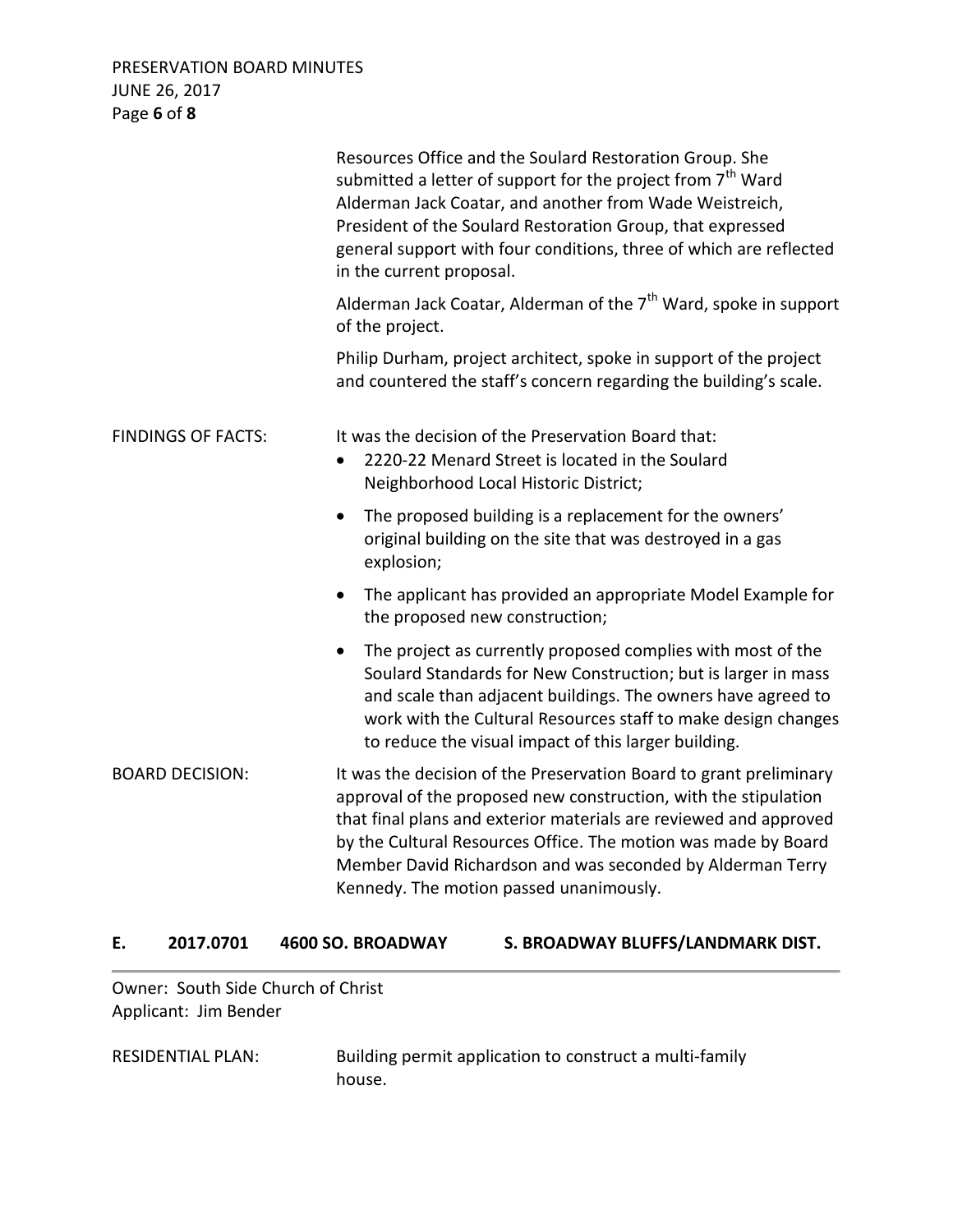PRESERVATION BOARD MINUTES JUNE 26, 2017 Page **7** of **8**

| <b>PROCEEDINGS:</b>       | On June 26, 2017 the Preservation Board of the City of St. Louis<br>met, pursuant to Ordinance #64689 of the City Code, to<br>consider a Preliminary Review for a proposal to demolish a church<br>and a single-family house at 4600 South Broadway, in the South<br>Broadway Bluffs Landmark District. Jim Bender, of R.R. Jennings<br>Development, represented the applicant.                   |
|---------------------------|---------------------------------------------------------------------------------------------------------------------------------------------------------------------------------------------------------------------------------------------------------------------------------------------------------------------------------------------------------------------------------------------------|
|                           | Board members, Richard Callow (Chairman), David Richardson and<br>Michael Killeen were present for the testimony for this agenda<br>item.                                                                                                                                                                                                                                                         |
|                           | Daniel Krasnoff, of the Cultural Resources Office, made a<br>presentation that examined Ordinance #64689, as it relates to the<br>South Broadway Bluffs Landmark District. He noted that there are<br>no stated design standards for the Landmark District. He also<br>evaluated the proposed demolition in regards to the<br>requirements of Ordinance #64689 as amended by Ordinance<br>#64832. |
|                           | Jim Bender, applicant, explained the necessity to obtain<br>preliminary approval for the demolition.                                                                                                                                                                                                                                                                                              |
| <b>FINDINGS OF FACTS:</b> | The Preservation Board found that:<br>4600 South Broadway, is located within the South Broadway<br>$\bullet$<br><b>Bluffs City Landmark District;</b>                                                                                                                                                                                                                                             |
|                           | The proposal includes demolition of a church and a residential<br>$\bullet$<br>building that are non-contributing to the Landmark District;                                                                                                                                                                                                                                                       |
|                           | The buildings proposed for demolition are non-contributing;<br>$\bullet$                                                                                                                                                                                                                                                                                                                          |
|                           | The applicants propose a three-story apartment building for<br>low-income seniors.                                                                                                                                                                                                                                                                                                                |
| <b>BOARD DECISION:</b>    | It was the decision of the Preservation Board to grant preliminary<br>approval of the demolitions. The motion was made by Board<br>Member David Richardson and seconded by Mr. Killeen. The<br>motion passed unanimously.                                                                                                                                                                         |
| <b>NEW APPLICATION</b>    |                                                                                                                                                                                                                                                                                                                                                                                                   |
| 2017.0923<br>F.           | 4550 PERSHING PLACE - Deferred until July Hearing                                                                                                                                                                                                                                                                                                                                                 |

#### **APPEALS OF DENIALS**

**G. 2017.0516 4303 McPHERSON AVE – Deferred until July Hearing**